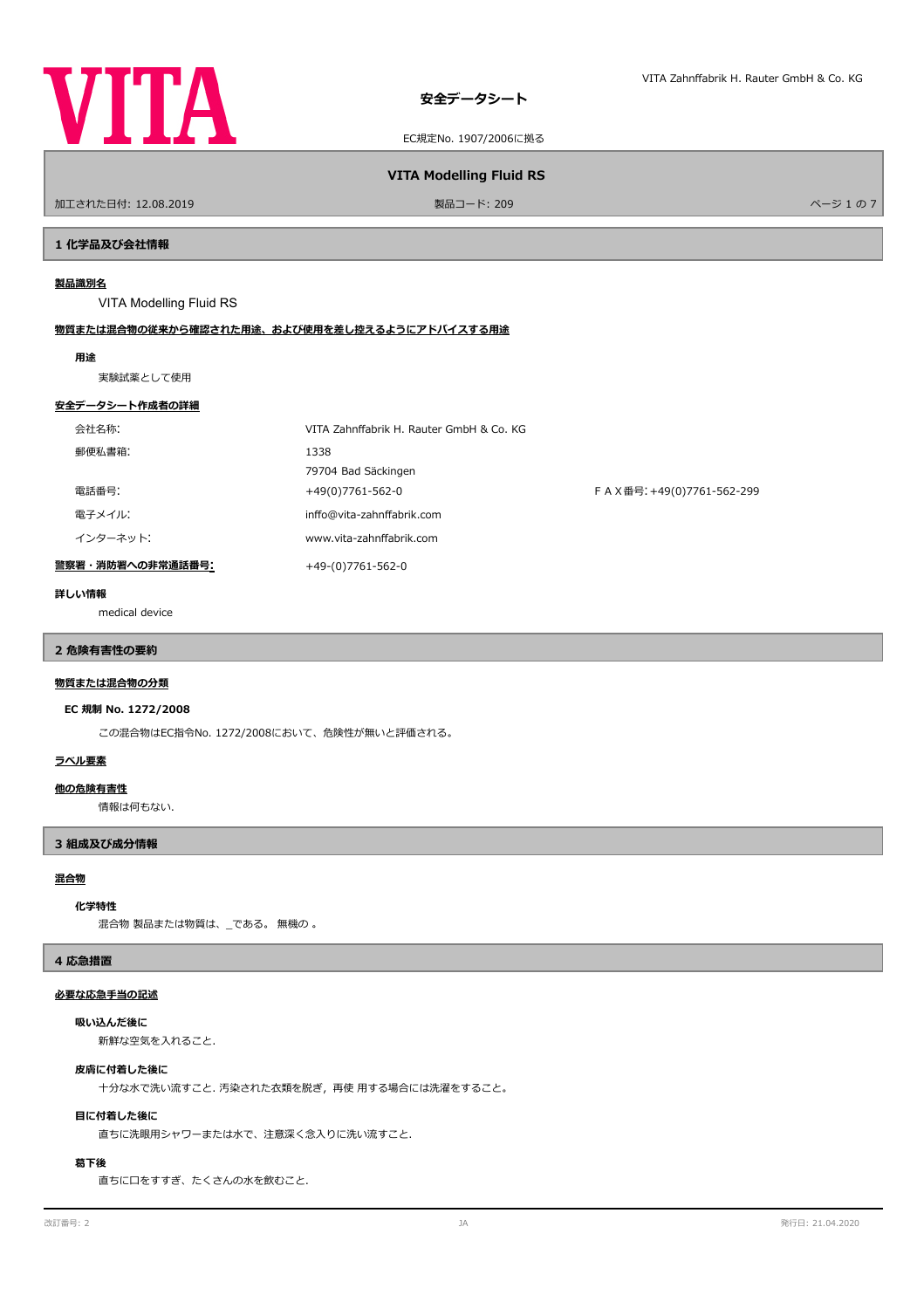

EC規定No. 1907/2006に拠る

#### **VITA Modelling Fluid RS**

ールエされた日付: 12.08.2019 しかい こうしょう おおとこ かんきょう かんきょう 製品コード: 209 しゅうしょう こうしょう アイ・エム アイ・エム スタック パージ 2 の 7

#### **最も重要な症状および作用、急性および後発性**

情報は何もない.

## **緊急治療および特別処置が必要な兆候**

症状に応じて処置すること。

#### **5 火災時の措置**

#### **消火剤**

#### **適切な消火剤**

消火対策を、周辺地域に適合するよう調整すること.

#### **物質または混合物特有の危険有害性**

発火性ではない 。

#### **消防士のための事前注意事項**

火災の場合: 自給式呼吸器具を着用すること。

#### **追加の指摘**

汚染された消火用水は、分別して回収すること. 排水管や自然水系に流入させないこと.

#### **6 漏出時の措置**

#### **人体に対する予防措置、保護具および緊急時措置**

個人用の保護具を使用すること。

#### **環境に対する予防措置**

下水道、あるいは自然水系に流入させないこと.

#### **封じ込めおよび浄化方法と機材**

液体を凝固させる材質(砂、珪藻土、酸結合剤、万能接着剤)を用いて、取り除くこと. その受け入れた物

質は、廃棄物処理の章に従って、取り扱うこと.

#### **他のセクションを参照**

安全取扱い: 参照箇所 節 7

個人用保護具: 参照箇所 節 8

廃棄物処理: 参照箇所 節 13

#### **7 取扱い及び保管上の注意**

#### **安全な取扱のための予防措置**

特別な予防措置は必要ではない. **安全取り扱い注意事項**

#### **火災および爆発防護に関するアドバイス**

特別な防火対策は、必要ではない.

#### **配合禁忌等、安全な保管条件**

#### **倉庫と容器の需要**

容器は、密閉した状態を保つこと.

### **共同貯蔵に関する注意事項**

特別な予防措置は必要ではない.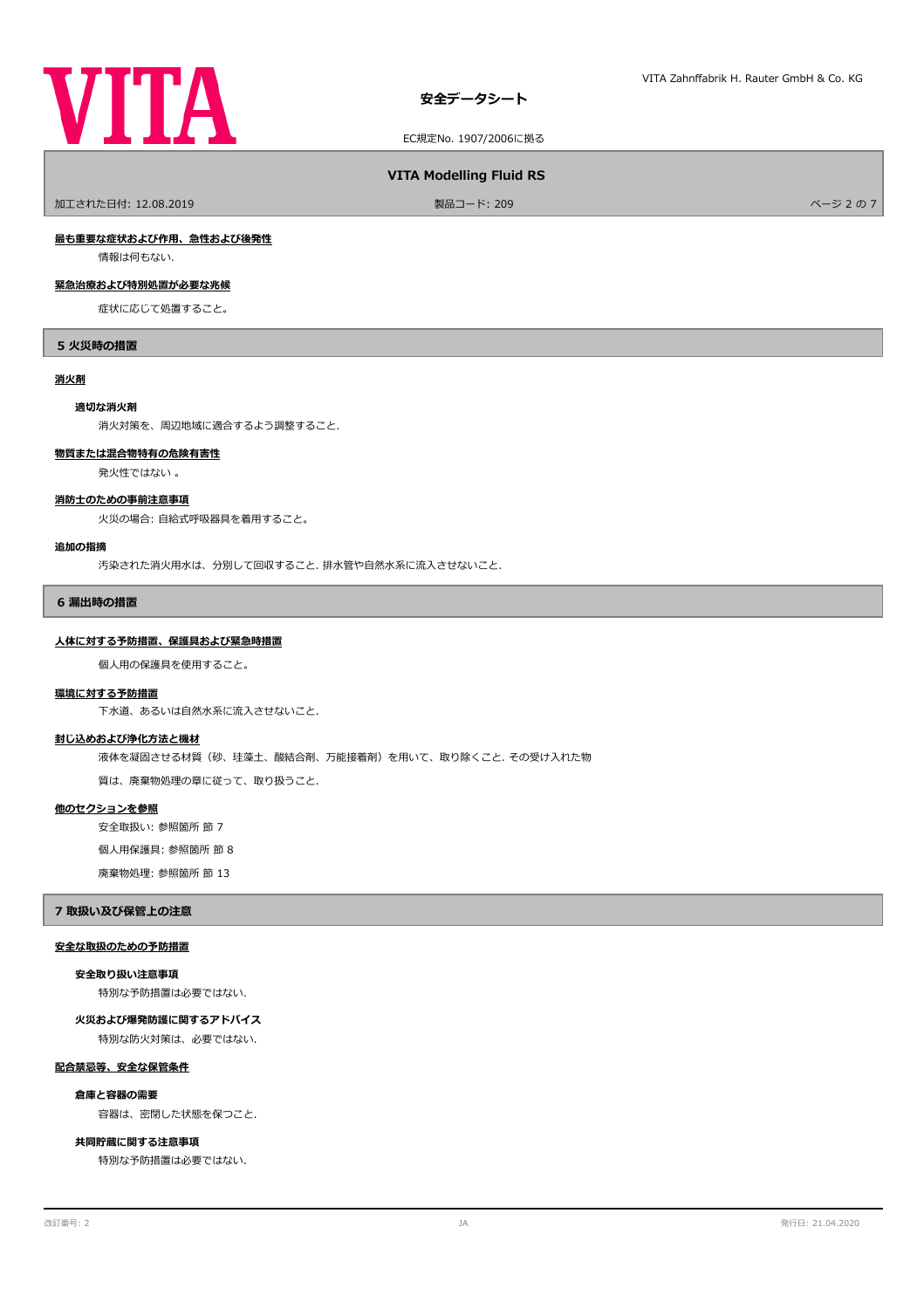

EC規定No. 1907/2006に拠る

### **VITA Modelling Fluid RS**

ールエされた日付: 12.08.2019 しかい こうしょう おおとこ かんきょう かんきょう 製品コード: 209 しゅうしょう こうしょう アイ・エム しゅうしょう ページ 3 の 7

#### **8 ばく露防止及び保護措置**

## **管理パラメーター**

#### **曝露防止**

#### **保護・衛生対策**

汚染された衣類を脱ぐこと。 休憩の前又は作業終了後には手を洗うこと。 職場では、飲食、喫煙、鼻をかむ ことはしないこと.

#### **眼/顔面用の保護具**

保護眼鏡/保護面を着用すること.

## **手の保護具**

化学物質を取り扱う際には、4桁の検査番号を含むCE表示のついた化学物質用保護手袋に限り、着用しなけれ ばならない. 化学物質用保護手袋は、職場で扱う危険物質の濃度や量に応じて、適したものを選ばなければな らない. 前述した保護手袋を特別な用途に使用する場合、手袋の製造者に、化学物質耐性について確認するこ とが望ましい. 推奨される手袋製品 KCL Dermatril P NBR (ニトリルゴム)

#### **皮膚の保護**

防護衣の使用。

## **呼吸器の保護**

呼吸用保護具を着用すること。 高濃度の箇所では、十分な換気と局所排気を行うこと。 職場の技術上の換気

## **9 物理的及び化学的性質**

| 基礎物理および化学特性の情報        |     |                           |
|-----------------------|-----|---------------------------|
| 物質の状態:                | 液体の |                           |
| 色:                    | 淡赤色 |                           |
| 臭い:                   | 特異臭 |                           |
| pH值:                  |     | 3,5                       |
| 状態の変化                 |     |                           |
| 融点:                   |     | 確定されていない                  |
| 沸点, 初留点及び沸騰範囲:        |     | $100\ ^{\circ}\textrm{C}$ |
| 引火点:                  |     | ?                         |
| 引火性                   |     |                           |
| 固体:                   |     | 非該当                       |
| ガス:                   |     | 非該当                       |
| 爆発特性                  |     |                           |
| その製品は、(で)ない:爆発の危険がある。 |     |                           |
| 爆発下限:                 |     | 確定されていない                  |
| 爆発上限:                 |     | 確定されていない                  |
| 自然発火温度                |     |                           |
| 固体:                   |     | 非該当                       |
| ガス:                   |     | 非該当                       |
| 分解温度:                 |     | 確定されていない                  |
|                       |     |                           |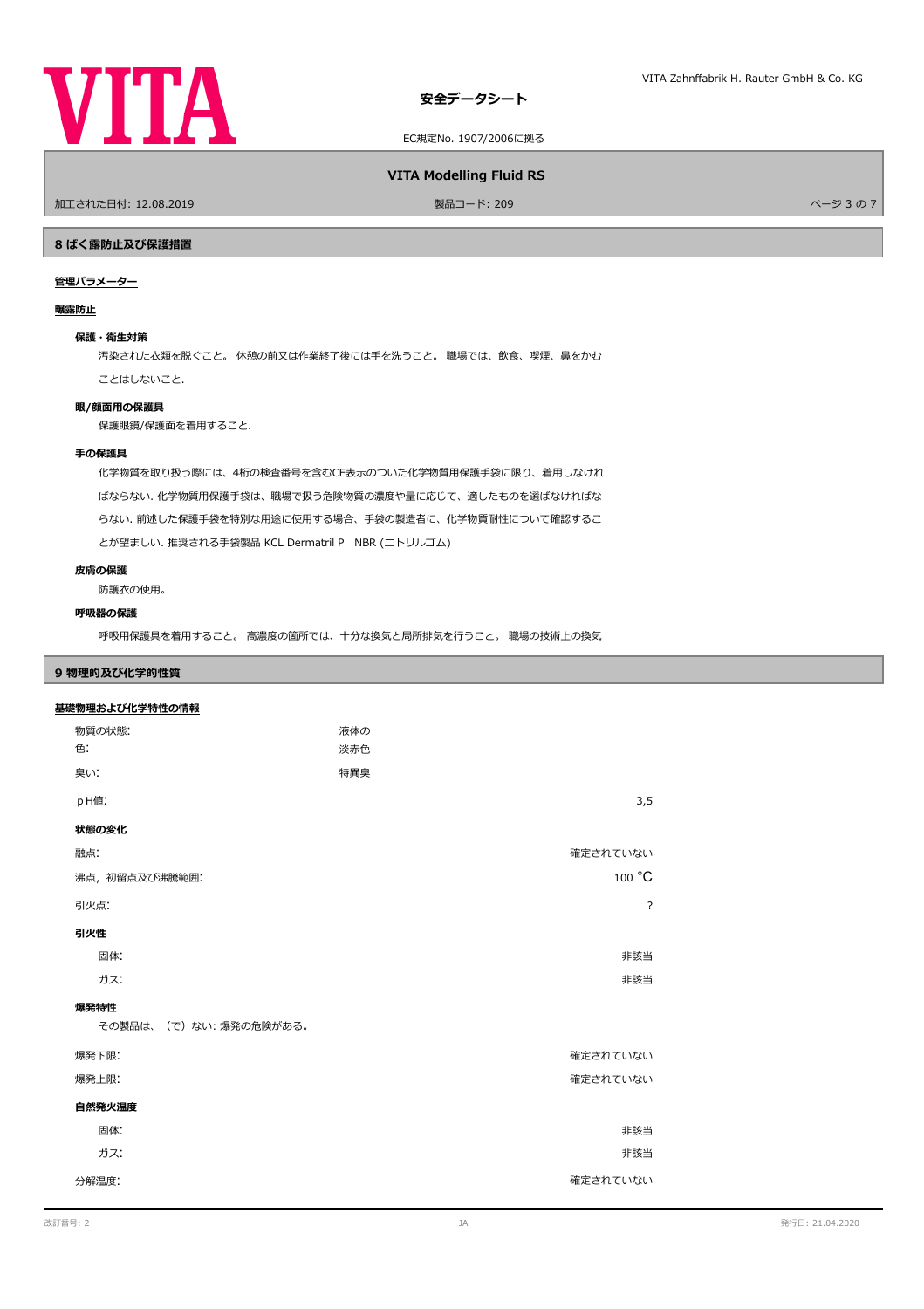

## **安全データシート**

EC規定No. 1907/2006に拠る

| <b>VITA Modelling Fluid RS</b> |                           |        |  |  |  |  |  |
|--------------------------------|---------------------------|--------|--|--|--|--|--|
| 加工された日付: 12.08.2019            | 製品コード: 209                | ページ4の7 |  |  |  |  |  |
| 酸化特性<br>燃焼を促進しない。              |                           |        |  |  |  |  |  |
| 蒸気圧:<br>(で 50 °C)              | $\le$ =1100 hPa           |        |  |  |  |  |  |
| 密度:                            | 1,00760 g/cm <sup>3</sup> |        |  |  |  |  |  |
| 水溶性:                           | いいえ                       |        |  |  |  |  |  |
| 溶媒に対する溶解性<br>確定されていない          |                           |        |  |  |  |  |  |
| 水分配係数:                         | 確定されていない                  |        |  |  |  |  |  |
| 動粘度:<br>$(\tau$ 20 °C)         | $1,4$ mm <sup>2</sup> /s  |        |  |  |  |  |  |
| 蒸気密度:                          | 確定されていない                  |        |  |  |  |  |  |
| 蒸発速度:                          | 確定されていない                  |        |  |  |  |  |  |
| その他の情報                         |                           |        |  |  |  |  |  |
| 固形分濃度:                         | 確定されていない                  |        |  |  |  |  |  |

## **10 安定性及び反応性**

#### **反応性**

規定に従って取扱い及び貯蔵される場合、有害反応はない。

#### **化学的安定性**

本製品を通常の常温で保管すると安定である。

### **危険有害反応性の可能性**

知られた有害反応はない。

## **避けるべき条件**

(一つも、何も、誰も)ない/(一つも、何も、誰も)ない

## **不適合物質**

情報は何もない.

## **危険有害性のある分解生成物**

既に知られた有害分解製品はない。

#### **11 有害性情報**

#### **毒性情報**

#### **急性毒性**

入手可能なデータによれば、分類基準が満たされていない。

#### **刺激性及び腐食性**

入手可能なデータによれば、分類基準が満たされていない。

#### **感作性影響**

入手可能なデータによれば、分類基準が満たされていない。

**生殖における発ガン性/変異原性/有毒性の影響**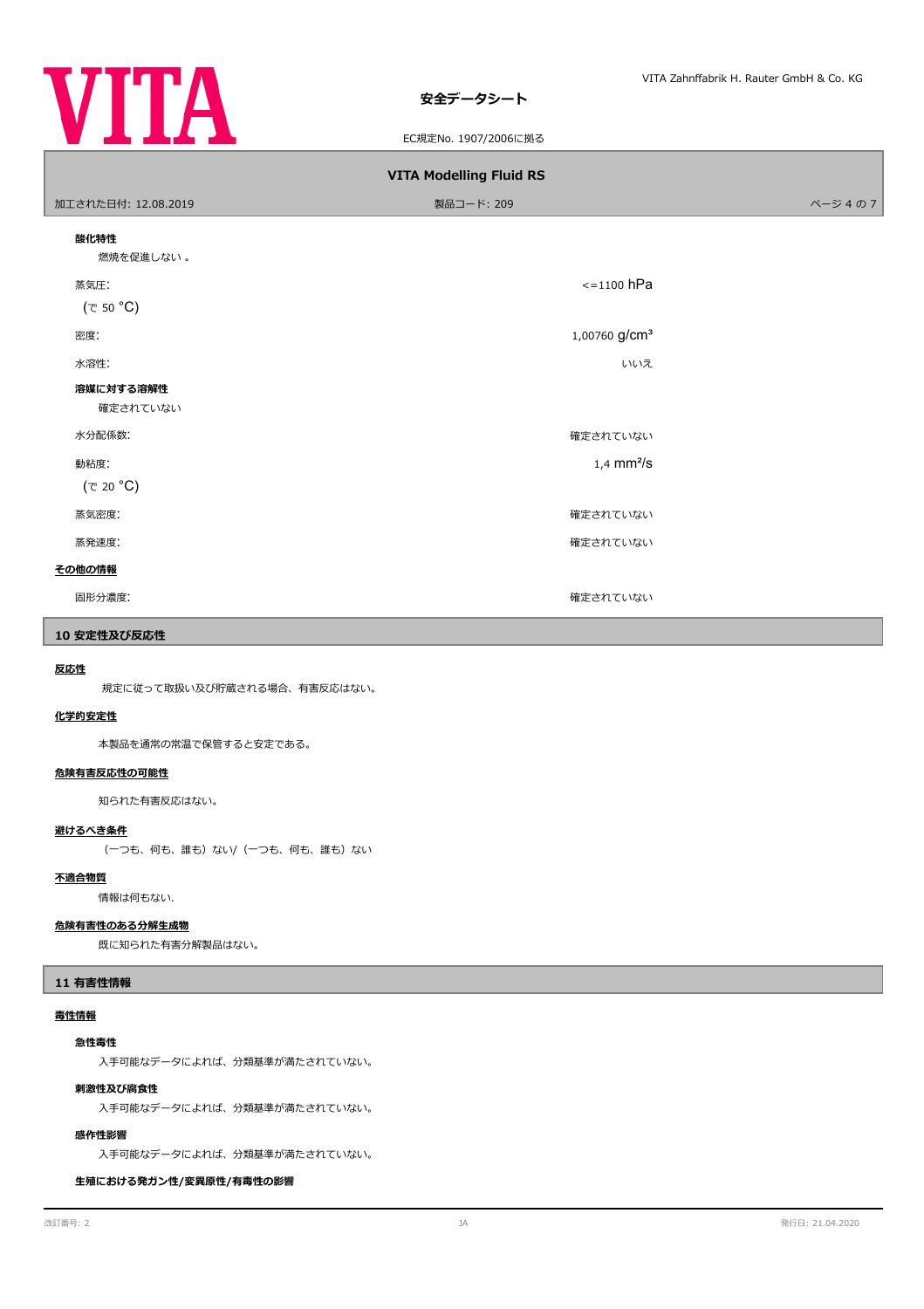

## **安全データシート**

EC規定No. 1907/2006に拠る

## **VITA Modelling Fluid RS**

ールエされた日付: 12.08.2019 しかい こうしょう おおとこ かんきょう かんきょう 製品コード: 209 しゅうしょう かんきょう かんこう スタックス パージ 5 の 7

入手可能なデータによれば、分類基準が満たされていない。

#### **特定標的臓器毒性(単回暴露)**

入手可能なデータによれば、分類基準が満たされていない。

#### **特定標的臓器毒性(反復暴露)**

入手可能なデータによれば、分類基準が満たされていない。

#### **吸引性呼吸器有害性**

入手可能なデータによれば、分類基準が満たされていない。

#### **テストに関するその他のインフォーメーション**

この混合物はEC指令No 1272/2008 [CLP]において、危険性が無いと評価される.

### **12 環境影響情報**

#### **毒性**

その製品は、(で)ない: 生態毒性。

#### **残留性と分解性**

その製品は、検査されなかった.

#### **生物蓄積性**

その製品は、検査されなかった.

#### **土壌中の移動度**

その製品は、検査されなかった.

#### **他の有害影響**

情報は何もない.

#### **詳しい情報**

環境への放出を避けること。

## **13 廃棄上の注意**

# **廃棄物処理方法**

# **廃棄の勧告**

廃棄物は該当法規に従って廃棄すること。

#### **汚染した包装**

十分な水で洗い流すこと. 完全に中身が空の包装容器は、再生利用に引き渡すことができる.

#### **14 輸送上の注意**

#### **海上輸送 (IMDG)**

|                       | UN番号:           | No dangerous good in sense off this transport regulation  |
|-----------------------|-----------------|-----------------------------------------------------------|
|                       | 正式の国連輸送名:       | No dangerous good in sense off this transport regulation. |
|                       | 輸送における危険有害性クラス: | No dangerous good in sense off this transport regulation. |
|                       | 包装等級(PG):       | No dangerous good in sense off this transport regulation. |
| 空輸 (ICAO-TI/IATA-DGR) |                 |                                                           |
|                       | UN番号:           | No dangerous good in sense off this transport regulation  |
|                       | 正式の国連輸送名:       | No dangerous good in sense off this transport regulation. |
|                       |                 |                                                           |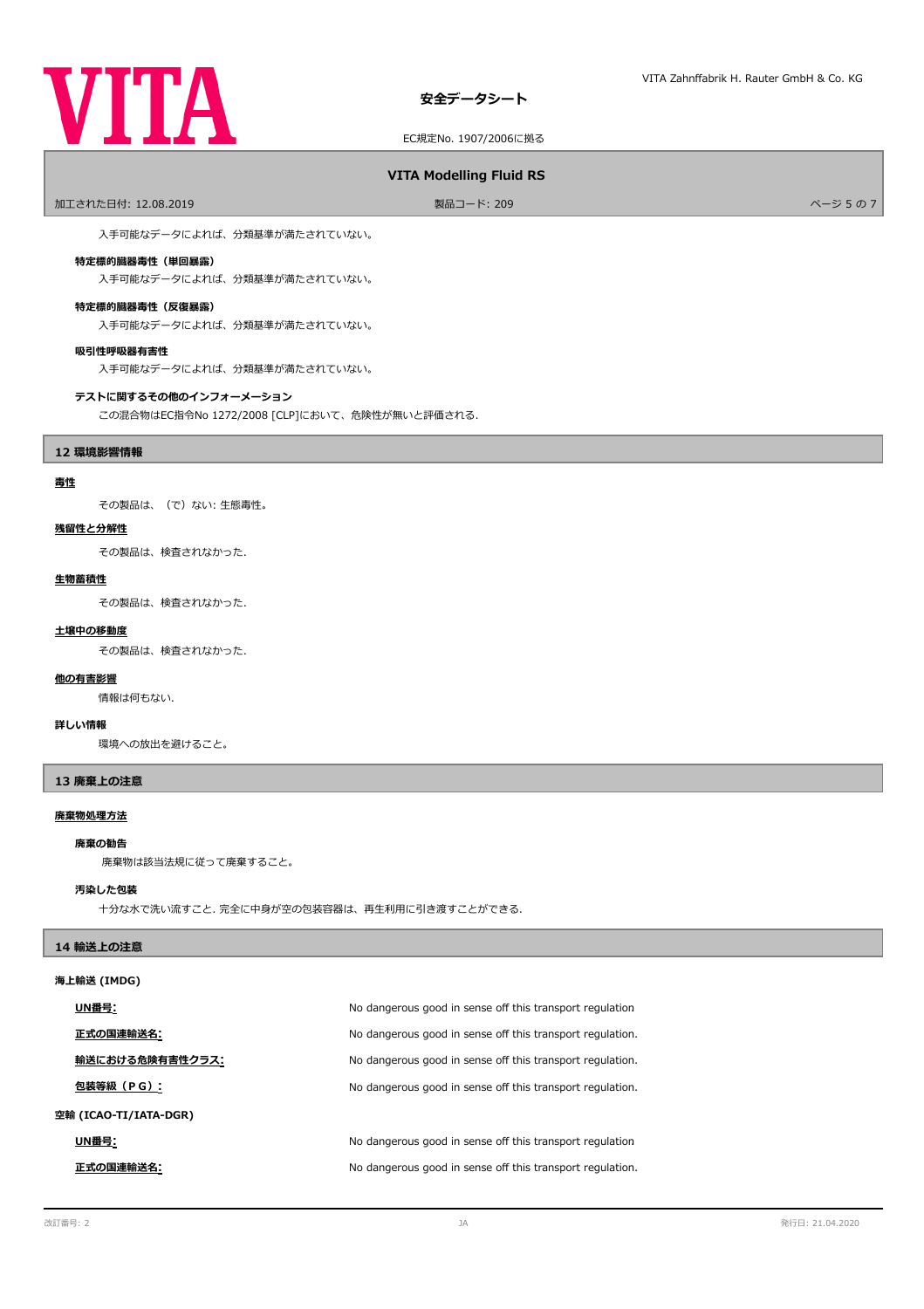

ſ

ſ

## **安全データシート**

## EC規定No. 1907/2006に拠る

| LUMALINU. IJU // ZUUUILJE'Q                                                  |                                                                                          |         |  |  |  |  |
|------------------------------------------------------------------------------|------------------------------------------------------------------------------------------|---------|--|--|--|--|
| <b>VITA Modelling Fluid RS</b>                                               |                                                                                          |         |  |  |  |  |
| 加工された日付: 12.08.2019                                                          | 製品コード: 209                                                                               | ページ 6の7 |  |  |  |  |
| <u>輸送における危険有害性クラス:</u>                                                       | No dangerous good in sense off this transport regulation.                                |         |  |  |  |  |
| <u>包装等級(PG):</u>                                                             | No dangerous good in sense off this transport regulation.                                |         |  |  |  |  |
|                                                                              |                                                                                          |         |  |  |  |  |
| <u>環境危険有害性</u>                                                               |                                                                                          |         |  |  |  |  |
| 環境に有害である:                                                                    | いいえ                                                                                      |         |  |  |  |  |
| 使用者のための特別な予防措置<br>情報は何もない.                                                   |                                                                                          |         |  |  |  |  |
| MARPOL 73/78 の付属文書 II および IBC Code に準拠するバルク輸送                                |                                                                                          |         |  |  |  |  |
| 非該当                                                                          |                                                                                          |         |  |  |  |  |
| 15 適用法令                                                                      |                                                                                          |         |  |  |  |  |
| <u>物質または混合物に固有の安全、健康および環境に関する規則/法律</u>                                       |                                                                                          |         |  |  |  |  |
|                                                                              |                                                                                          |         |  |  |  |  |
| 国内規定情報                                                                       |                                                                                          |         |  |  |  |  |
| 水に与える有害性等級 (ドイツ) :                                                           | -- 水を汚染しない                                                                               |         |  |  |  |  |
| 16 その他の情報                                                                    |                                                                                          |         |  |  |  |  |
| 略称と頭字語の説明                                                                    |                                                                                          |         |  |  |  |  |
| ADR: Accord européen sur le transport des marchandises dangereuses par Route |                                                                                          |         |  |  |  |  |
|                                                                              | (European Agreement concerning the International Carriage off Dangerous Goods by Road    |         |  |  |  |  |
|                                                                              | IMDG: International Maritime Code ffor Dangerous Goods                                   |         |  |  |  |  |
|                                                                              | IATA: International Air Transport Association                                            |         |  |  |  |  |
|                                                                              | GHS: Globally Harmonized System off Classiffcation and Labelling off Chemicals           |         |  |  |  |  |
|                                                                              | EINECS: European Inventory off Existing Commercial Chemical Substances                   |         |  |  |  |  |
|                                                                              | ELINCS: European List off Notiffed Chemical Substances                                   |         |  |  |  |  |
| CAS: Chemical Abstracts Service                                              |                                                                                          |         |  |  |  |  |
| LC50: Lethal concentration, 50%                                              |                                                                                          |         |  |  |  |  |
| LD50: Lethal dose, 50%                                                       |                                                                                          |         |  |  |  |  |
| CLP: Classiffcation, labelling and Packaging                                 |                                                                                          |         |  |  |  |  |
| REACH: Registration, Evaluation and Authorization off Chemicals              |                                                                                          |         |  |  |  |  |
|                                                                              | GHS: Globally Harmonised System off Classiffcation Labelling and Packaging off Chemicals |         |  |  |  |  |
| UN: United Nations                                                           |                                                                                          |         |  |  |  |  |
| DNEL: Derived No Effect Level                                                |                                                                                          |         |  |  |  |  |
| DMEL: Derived Minimal Effect Level                                           |                                                                                          |         |  |  |  |  |
| PNEC: Predicted No Effect Concentration                                      |                                                                                          |         |  |  |  |  |
| ATE: Acute toxicity estimate                                                 |                                                                                          |         |  |  |  |  |
| LL50: Lethal loading, 50%                                                    |                                                                                          |         |  |  |  |  |
| EL50: Effect loading, 50%                                                    |                                                                                          |         |  |  |  |  |
| EC50: Effective Concentration 50%                                            |                                                                                          |         |  |  |  |  |
| ErC50: Effective Concentration 50%, growth rate                              |                                                                                          |         |  |  |  |  |
| NOEC: No Observed Effect Concentration                                       |                                                                                          |         |  |  |  |  |
| BCF: Bio-concentration ffactor                                               |                                                                                          |         |  |  |  |  |

PBT: persistent, bioaccumulative, toxic